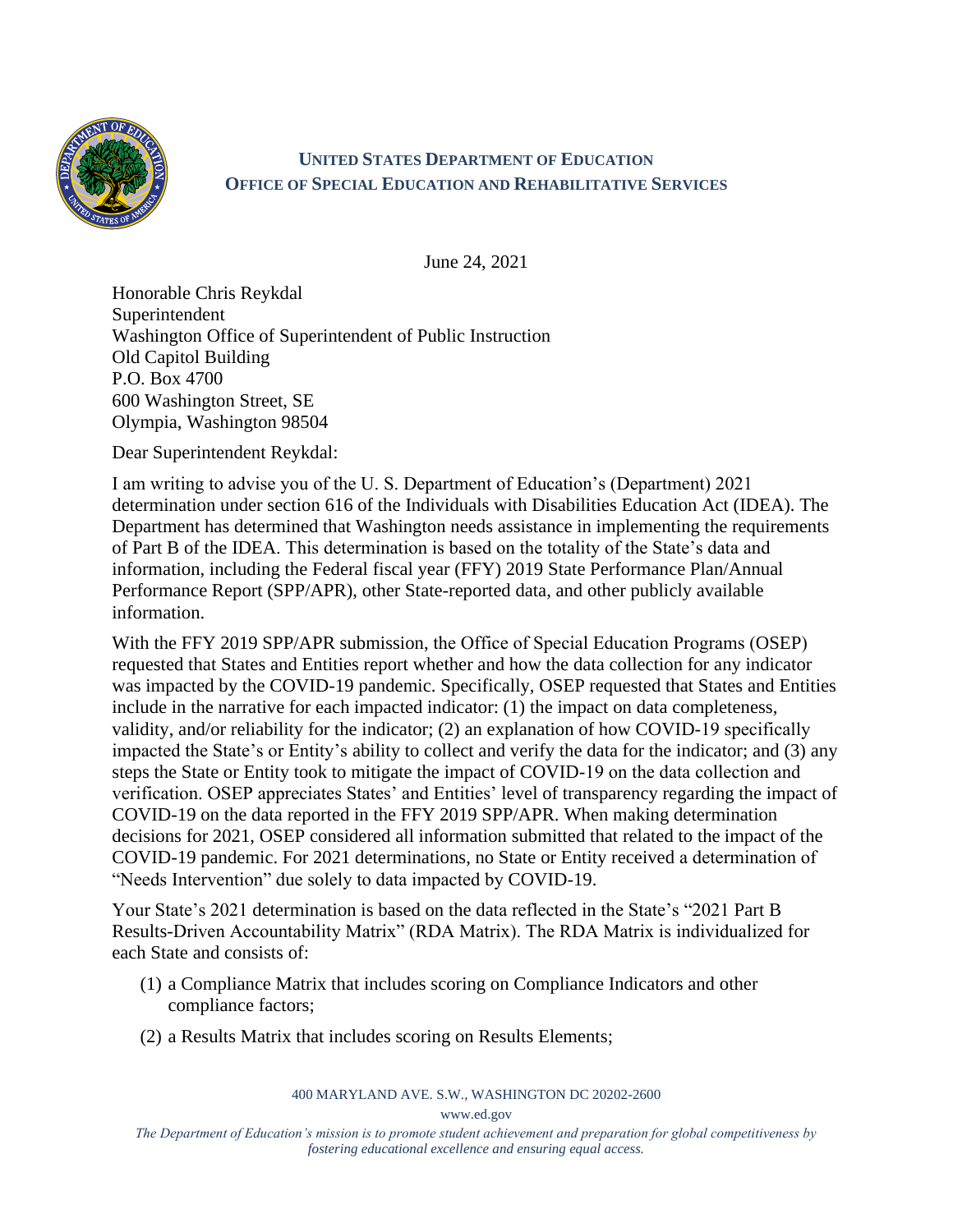- (3) a Compliance Score and a Results Score;
- (4) an RDA Percentage based on both the Compliance Score and the Results Score; and
- (5) the State's Determination.

The RDA Matrix is further explained in a document, entitled "How the Department Made Determinations under Section 616(d) of the Individuals with Disabilities Education Act in 2021: Part B" (HTDMD).

OSEP is continuing to use both results data and compliance data in making determinations in 2021, as it did for Part B determinations in 2014-2020. (The specifics of the determination procedures and criteria are set forth in the HTDMD and reflected in the RDA Matrix for your State.) In making Part B determinations in 2021, OSEP continued to use results data related to:

- (1) the participation and performance of CWD on the most recently administered (school year 2018-2019) National Assessment of Educational Progress (NAEP)<sup>1</sup>;
- (2) the percentage of CWD who graduated with a regular high school diploma; and
- (3) the percentage of CWD who dropped out.

You may access the results of OSEP's review of your State's SPP/APR and other relevant data by accessing the EMAPS SPP/APR reporting tool using your State-specific log-on information at [https://emaps.ed.gov/suite/.](https://emaps.ed.gov/suite/) When you access your State's SPP/APR on the site, you will find, in Indicators 1 through 16, the OSEP Response to the indicator and any actions that the State is required to take. The actions that the State is required to take are in the "Required Actions" section of the indicator.

It is important for you to review the Introduction to the SPP/APR, which may also include language in the "OSEP Response" and/or "Required Actions" sections.

You will also find all of the following important documents saved as attachments:

- (1) the State's RDA Matrix;
- (2) the HTDMD document;
- (3) a spreadsheet entitled "2021 Data Rubric Part B," which shows how OSEP calculated the State's "Timely and Accurate State-Reported Data" score in the Compliance Matrix; and
- (4) a document entitled "Dispute Resolution 2019-2020," which includes the IDEA section 618 data that OSEP used to calculate the State's "Timely State Complaint Decisions" and "Timely Due Process Hearing Decisions" scores in the Compliance Matrix.

As noted above, the State's 2021 determination is Needs Assistance. A State's 2021 RDA Determination is Needs Assistance if the RDA Percentage is at least 60% but less than 80%. A State's determination would also be Needs Assistance if its RDA Determination percentage is

 $<sup>1</sup>$  OSEP has used results data on the participation and performance of children with disabilities on the National Assessment of</sup> Educational Progress (NAEP) in making determinations for States (but not Entities) since 2014. Although the BIE is the only Entity that administers the NAEP, OSEP has not used NAEP data in making the BIE's determinations because the BIE's NAEP data were previously not available. However, given that the BIE's NAEP data are now available, OSEP is considering using the NAEP data in making the BIE's 2022 determination under IDEA section 616(d).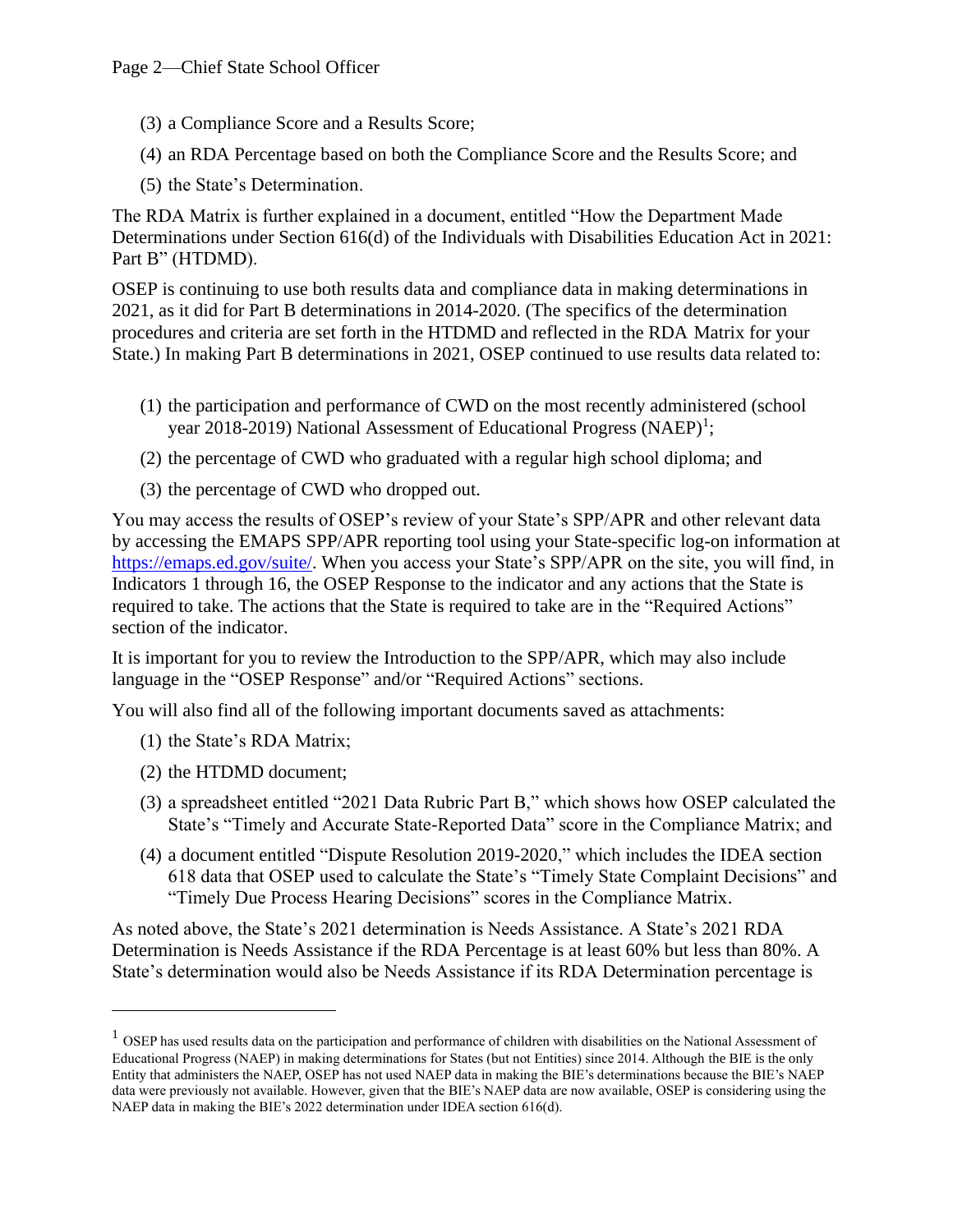80% or above but the Department has imposed Specific Conditions on the State's last three IDEA Part B grant awards (for FFYs 2018, 2019, and 2020), and those Specific Conditions are in effect at the time of the 2021 determination.

The State's determination for 2020 was also Needs Assistance. In accordance with section  $616(e)(1)$  of the IDEA and 34 C.F.R. § 300.604(a), if a State is determined to need assistance for two consecutive years, the Secretary must take one or more of the following actions:

- (1) advise the State of available sources of technical assistance that may help the State address the areas in which the State needs assistance and require the State to work with appropriate entities;
- (2) direct the use of State-level funds on the area or areas in which the State needs assistance; or
- (3) identify the State as a high-risk grantee and impose Specific Conditions on the State's IDEA Part B grant award.

Pursuant to these requirements, the Secretary is advising the State of available sources of technical assistance, including OSEP-funded technical assistance centers and resources at the following website: [https://osep.communities.ed.gov,](https://osep.communities.ed.gov/) and requiring the State to work with appropriate entities. In addition, the State should consider accessing technical assistance from other Department-funded centers such as the Comprehensive Centers with resources at the following link: [https://compcenternetwork.org/states.](https://compcenternetwork.org/states) The Secretary directs the State to determine the results elements and/or compliance indicators, and improvement strategies, on which it will focus its use of available technical assistance, in order to improve its performance. We strongly encourage the State to access technical assistance related to those results elements and compliance indicators for which the State received a score of zero. Your State must report with its FFY 2020 SPP/APR submission, due February 1, 2022, on:

- (1) the technical assistance sources from which the State received assistance; and
- (2) the actions the State took as a result of that technical assistance.

As required by IDEA section 616(e)(7) and 34 C.F.R. § 300.606, your State must notify the public that the Secretary of Education has taken the above enforcement actions, including, at a minimum, by posting a public notice on its website and distributing the notice to the media and through public agencies.

States were required to submit Phase III Year Five of the SSIP by April 1, 2021. OSEP appreciates the State's ongoing work on its SSIP and its efforts to improve results for students with disabilities. We have carefully reviewed and responded to your submission and will provide additional feedback in the upcoming weeks. Additionally, OSEP will continue to provide technical assistance to your State as it implements the SSIP, which is due on February 1, 2022.

As a reminder, your State must report annually to the public, by posting on the State educational agency's (SEA's) website, the performance of each local educational agency (LEA) located in the State on the targets in the SPP/APR as soon as practicable, but no later than 120 days after the State's submission of its FFY 2019 SPP/APR. In addition, your State must:

(1) review LEA performance against targets in the State's SPP/APR;